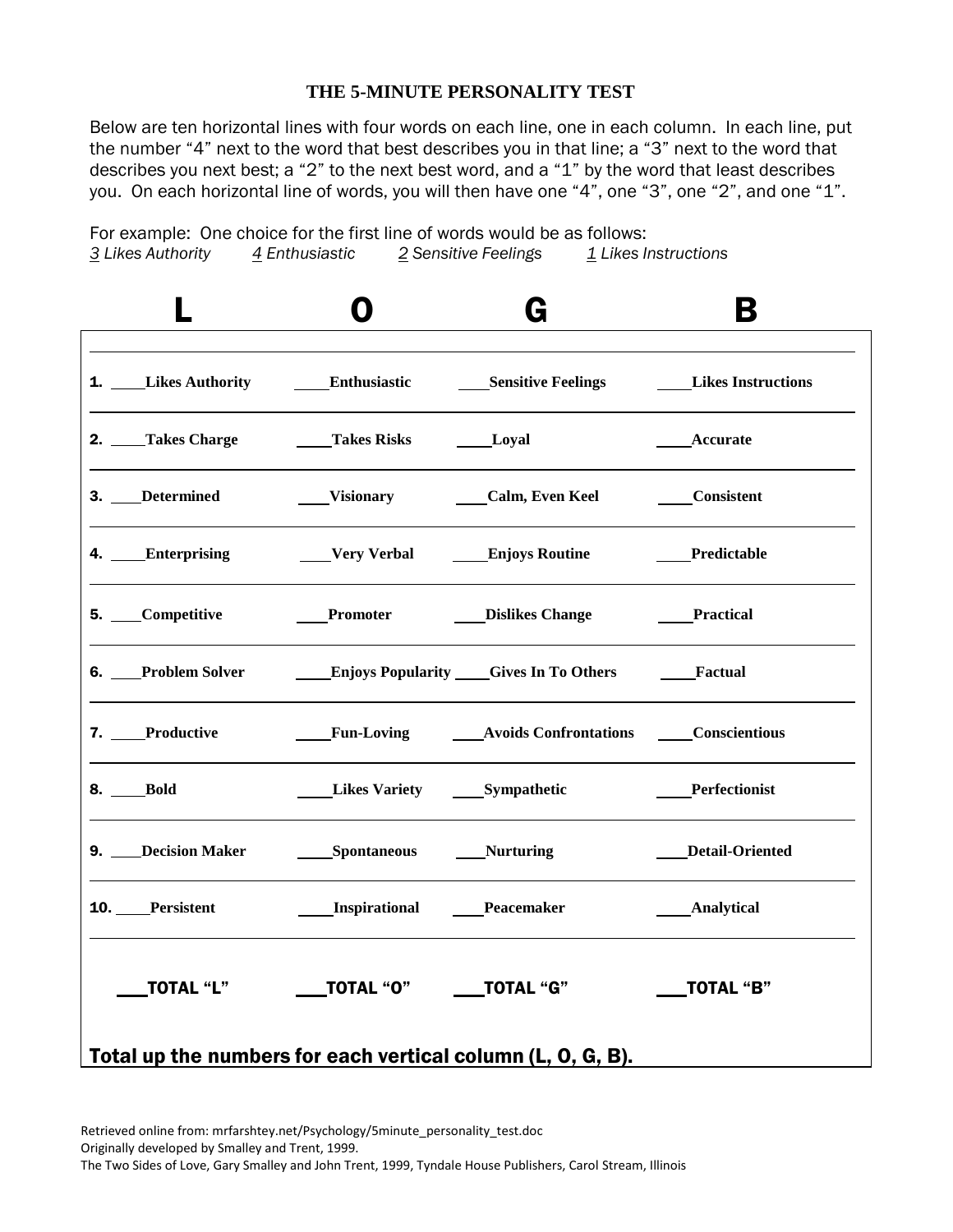### **THE 5-MINUTE PERSONALITY TEST**

Now that you've taken the survey, what does it all mean? Each letter (L, O, G, B) stands for a particular personality type. The column with the highest score is your dominant personality type, while the column with the second highest number is your sub-dominant type. While you are a combination of all four personality types, the two types with the highest scores reveal the most accurate picture of your natural inclinations, strengths and weaknesses, and how you will naturally respond in most situations.

The four personality types can be likened to animals to make them easier to understand and remember. Below are complete descriptions of each one.

## $L =$  Lions

Lions are leaders. They are usually the bosses at work…or at least they think they are! They are decisive, bottom line folks who are observers, not watchers or listeners. They love to solve problems. They are usually individualists who love to seek new adventures and opportunities.

Lions are very confident and self-reliant. In a group setting, if no one else instantly takes charge, the Lion will. Unfortunately, if they don't learn how to tone down their aggressiveness, their natural dominating traits can cause problems with others. Most entrepreneurs are strong lions, or at least have a lot of lion in them.

- Decisive Impatient
- Goal-oriented Blunt
- Achievement driven Poor listener
- Gets results Impulsive
- Independent **Demanding**
- 
- 
- 
- 
- 
- Efficient
- Competitive
- Enjoys challenges, variety and change
- Driven to complete projects quickly and effectively.

| <b>Basic Disposition:</b>     | Fast-paced, task oriented                                                                                                                                             |
|-------------------------------|-----------------------------------------------------------------------------------------------------------------------------------------------------------------------|
| <b>Motivated by:</b>          | Results; challenge, action, power, and credit for achievement                                                                                                         |
| <b>Time Management:</b>       | Lions focus on NOW instead of distant future. They get a lot more done in a lot<br>less time than their peers. Hate wasting time; and like to get right to the point. |
| <b>Communication Style:</b>   | Great at initiating communication; not good at listening (one way communicator)                                                                                       |
| <b>Decision Making:</b>       | Impulsive; makes quick decisions with goal or end result in mind. Results-focused.<br>Needs very few facts to make a decision.                                        |
|                               | In Pressure or Tense Situations: The lion takes command and becomes autocratic.                                                                                       |
| <b>Greatest Needs:</b>        | The lion needs to see results, experience variety, and face new challenges. He<br>needs to solve problems and wants direct answers.                                   |
| <b>What the Lion Desires:</b> | Freedom, authority, variety, difficult assignments, opportunity for advancement.                                                                                      |

Retrieved online from: mrfarshtey.net/Psychology/5minute\_personality\_test.doc Originally developed by Smalley and Trent, 1999.

The Two Sides of Love, Gary Smalley and John Trent, 1999, Tyndale House Publishers, Carol Stream, Illinois

### Natural Strengths Natural Weaknesses

- 
- 
- 
- 
- 
- Risk-taker May view projects more important than people
- Takes charge  **Can be insensitive to the feelings of others**
- Takes initiative May "run over" others who are slower to act or speak
- Self-starter Fears inactivity, relaxation
- Persistent Ouickly bored by routine or mechanics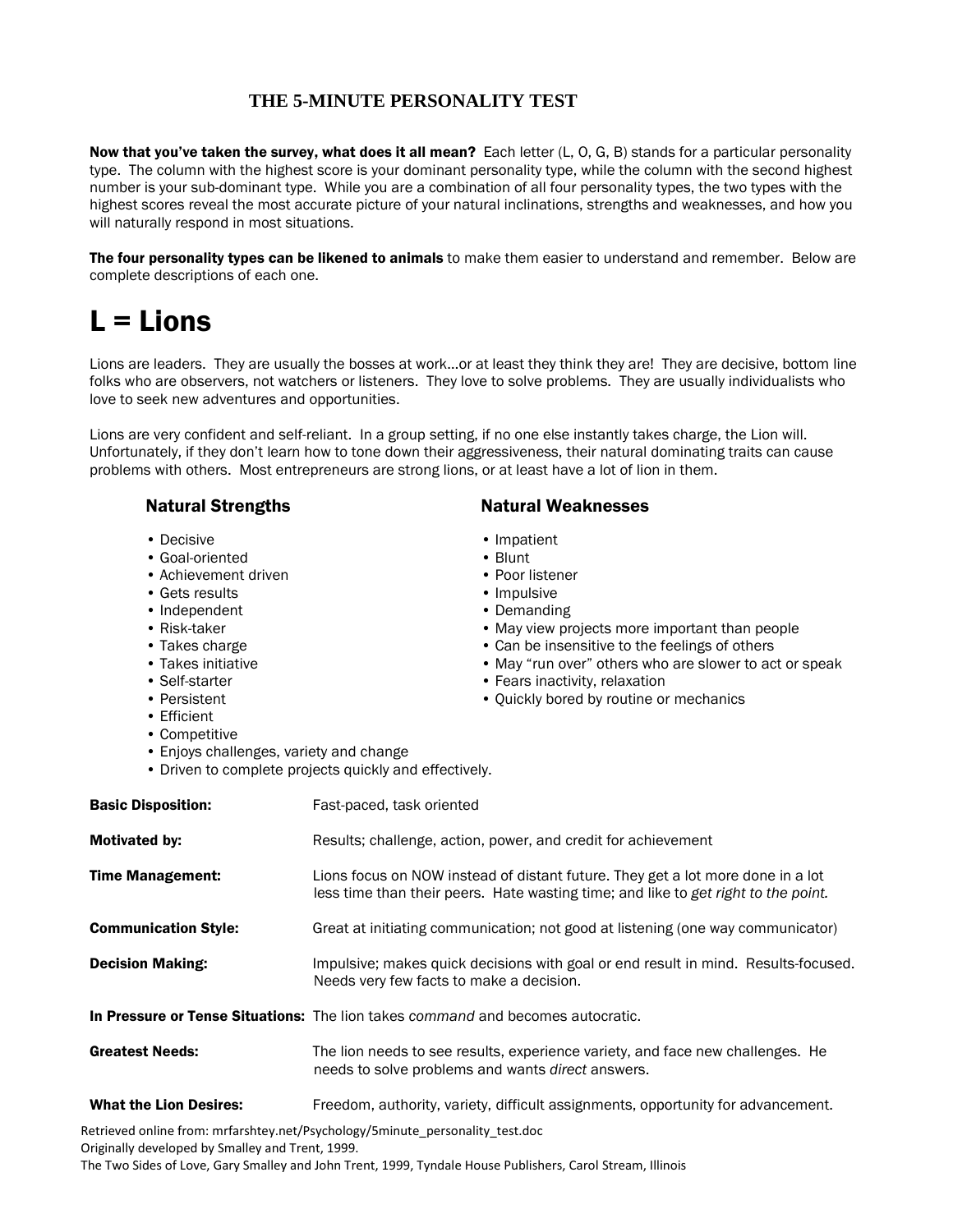# O = Otters

Otters are excitable, fun seeking, cheerleader types who love to talk! They're great at motivating others and need to be in an environment where they can talk and have a vote on major decisions. The otters' outgoing nature makes them great *networkers*—they usually know a lot of people who know a lot of people. They can be very loving and encouraging unless under pressure, when they tend to use their verbal skills to attack. They have a strong desire to be liked and enjoy being the center of attention. They are often very attentive to style, clothes, and *flash.* Otters are the life of any party; and most people really enjoy being around them.

| <b>Natural Strengths</b>                                                                                                                                                          |                                              | <b>Natural Weaknesses</b>                                                                                                                                           |
|-----------------------------------------------------------------------------------------------------------------------------------------------------------------------------------|----------------------------------------------|---------------------------------------------------------------------------------------------------------------------------------------------------------------------|
| • Enthusiastic<br>• Optimistic<br>• Good Communicator<br>• Emotional and Passionate<br>• Motivational and Inspirational<br>• Outgoing<br>• Personal<br>• Dramatic<br>• Fun-loving |                                              | • Unrealistic<br>• Not detail-oriented<br>• Disorganized<br>• Impulsive<br>• Listens to feelings above logic<br>• Reactive<br>• Can be too talkative<br>• Excitable |
| <b>Basic Disposition:</b>                                                                                                                                                         | Fast-paced. People-oriented.                 |                                                                                                                                                                     |
| <b>Motivated by:</b>                                                                                                                                                              | Recognition and approval of others           |                                                                                                                                                                     |
| Time Management:                                                                                                                                                                  |                                              | Otters focus on the future and have a tendency to rush to the next exciting thing.                                                                                  |
| <b>Communication Style:</b>                                                                                                                                                       |                                              | Enthusiastic and stimulating, often one-way; but can inspire and motivate others.                                                                                   |
| <b>Decision Making:</b>                                                                                                                                                           |                                              | Intuitive and fast. Makes lots of "right calls" and lots of wrong ones.                                                                                             |
|                                                                                                                                                                                   | achieving tangible results.                  | In Pressure or Tense Situations: The otter ATTACKS. Can be more concerned about their popularity than about                                                         |
| <b>Greatest Needs:</b>                                                                                                                                                            | freedom from details.                        | The otter needs social activities and recognition; activities that are fun, and                                                                                     |
| <b>What the Otter Desires:</b>                                                                                                                                                    | opportunities to verbally share their ideas. | Prestige, friendly relationships, opportunity to help and motivate others, and                                                                                      |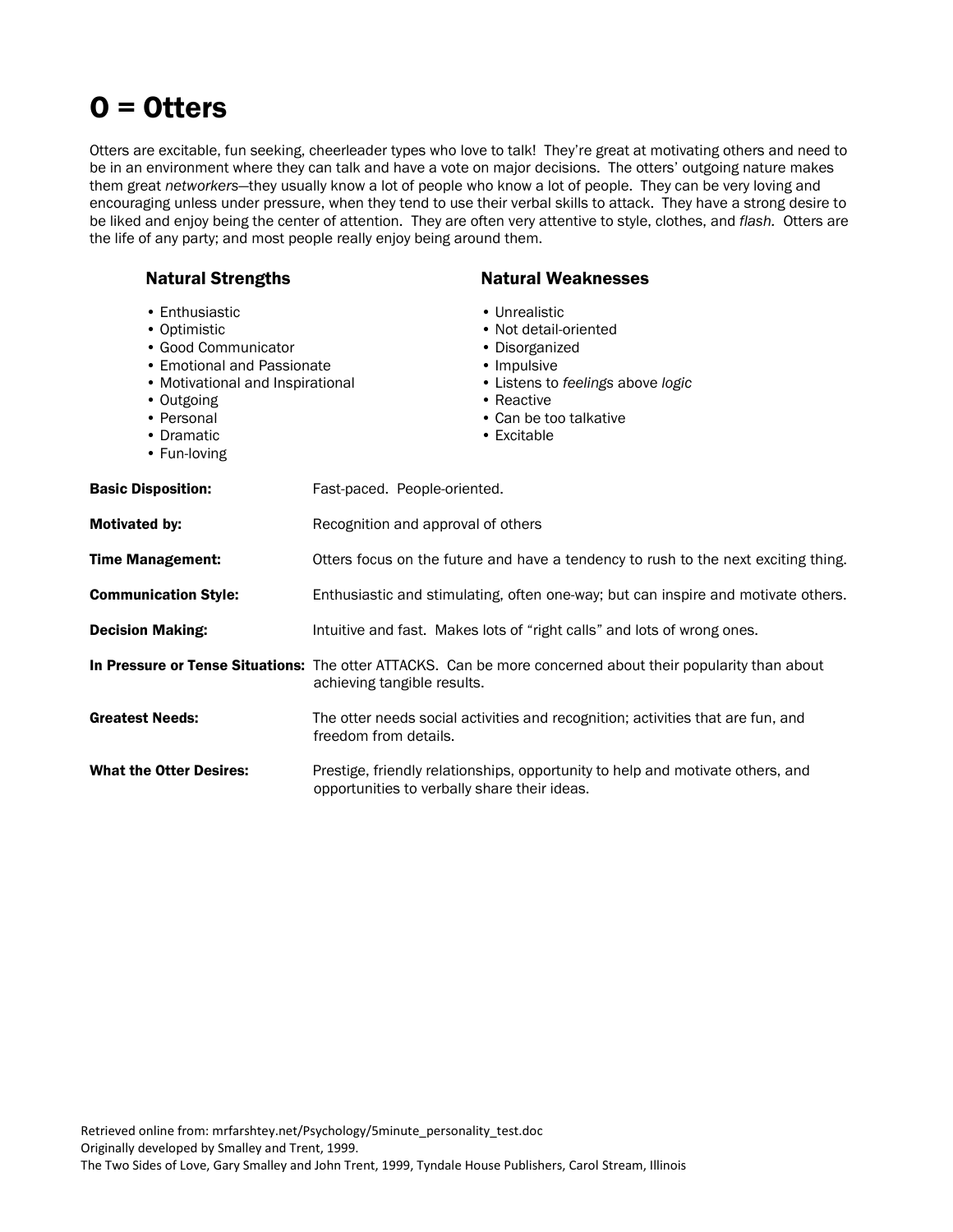# G = Golden Retrievers

One word describes these people: LOYAL. They're so loyal, in fact, that they can absorb the most emotional pain and punishment in a relationship and still stay committed. They are great listeners, incredibly empathetic and warm encouragers. However, they tend to be such pleasers that they can have great difficulty being assertive in a situation or relationship when it's needed.

| <b>Natural Strengths</b>                                                                                                                                                                                                                            | <b>Natural Weaknesses</b>                                                                                                                                                                                                                       |
|-----------------------------------------------------------------------------------------------------------------------------------------------------------------------------------------------------------------------------------------------------|-------------------------------------------------------------------------------------------------------------------------------------------------------------------------------------------------------------------------------------------------|
| • Patient<br>• Easy-going<br>• Team player<br>• Stable<br>• Empathetic<br>• Compassionate<br>• Sensitive to feelings of others<br>• Tremendously loyal<br>• Puts people above projects<br>• Dependable<br>• Reliable<br>• Supportive<br>• Agreeable | • Indecisive<br>• Over-accommodating<br>• May sacrifice results for the sake of harmony<br>• Slow to initiate<br>• Avoids confrontation even when needed<br>• Tends to hold grudges and remember hurts<br>inflicted by others<br>• Fears change |
| <b>Basic Disposition:</b>                                                                                                                                                                                                                           | Slow-paced, people-oriented                                                                                                                                                                                                                     |
| Motivated by:                                                                                                                                                                                                                                       | Desire for good relationships and appreciation of others.                                                                                                                                                                                       |
| <b>Time Management:</b>                                                                                                                                                                                                                             | Golden Retrievers focus on the present and devote lots of time to helping others<br>and building relationships.                                                                                                                                 |
| <b>Communication Style:</b>                                                                                                                                                                                                                         | Two-way communicator; great listener and provides empathetic response.                                                                                                                                                                          |
| <b>Decision Making:</b>                                                                                                                                                                                                                             | Makes decisions more slowly, wants input from others, and often yields to the input                                                                                                                                                             |
|                                                                                                                                                                                                                                                     | In Pressure or Tense Situations: The Golden Retriever gives in to the opinions, ideas, and wishes of others. Often<br>too tolerant.                                                                                                             |
| <b>Greatest Needs:</b>                                                                                                                                                                                                                              | The Golden Retriever needs security; gradual change and time to adjust to it; an<br>environment free of conflict.                                                                                                                               |
| <b>Desires:</b>                                                                                                                                                                                                                                     | Quality relationships; security; consistent known environment; a relaxed and<br>friendly environment; freedom to work at own pace.                                                                                                              |